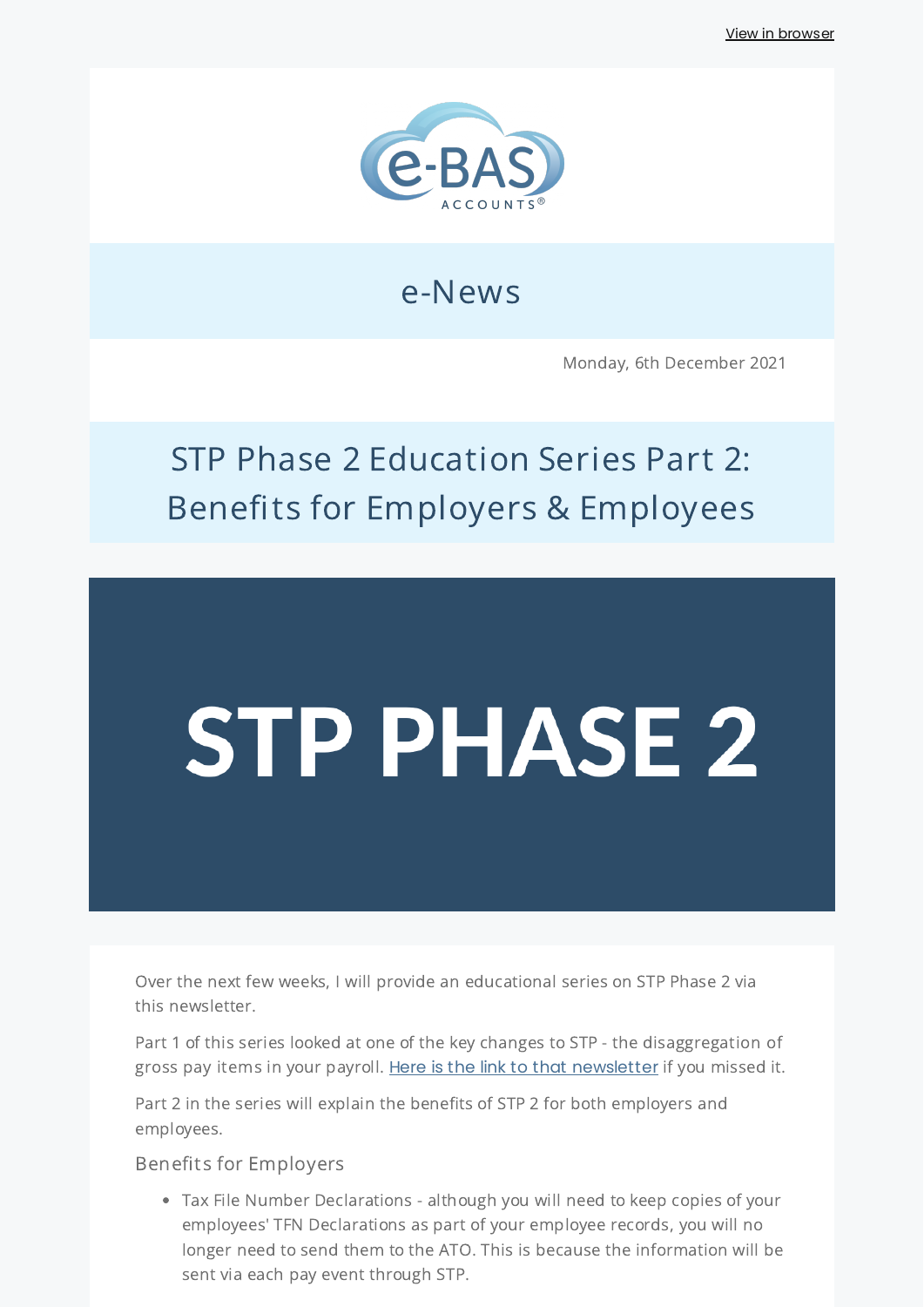- By nominating an "income type" for employees, you can tell the ATO if you're using concessional reporting for closely held payees or inbound assignees.
- If you need to make a Lump Sum E payment, you won't need to provide a Lump Sum E letter to your employee as it will be included in the STP report.
- If you change software type or an employee's payroll ID number, this will be reported via the STP report. This will help avoid duplicate income statements appearing in employees' myGov accounts.
- Data will be shared about some employees with Services Australia (SA). This means that information SA requires from you will be easier to provide e.g. payslips for prior periods.
- Because the date and reason for employment cessation will be in the STP report, you will no longer need to complete and provide separation certificates to employees.
- Child support deductions and/or garnishees will be reported via STP reducing the need for you to send separate remittance advice to the Child Support Registrar.

### Benefits for Employees

- Income statements will become more accurate because the ATO will have better visibility of the types of income an employee receives.
- If an employee makes an error such as failing to report that he has a study loan debt (resulting in an unwanted tax bill), the ATO will be better placed to rectify the issue sooner rather than later.
- If employees have dealings with Services Australia, they will see a more streamlined approach to data capture evolve over time, including:
- Prefilled details on claim forms and fewer requests for documentation;
- Spending less time on the phone to SA to confirm details;
- Receiving SMS or email advice when STP data shows their family income estimate may be too low, they have a new job or their employment details have changed in some way;
- Ensuring that they are paid the correct amount from SA, and
- Helping SA understand their financial situation if employees need to repay a debt to SA.

While the imposition of having to make major changes to payroll setup may seem onerous and pretty annoying, there are many benefits for both employers and employees that will come from STP Phase 2 in the long run.

Of course, time will tell if these changes will run smoothly or have unwanted side effects. We will all have to wait and see how things play out. In the meantime, for those wanting further [information](https://www.ato.gov.au/Business/Single-Touch-Payroll/Expanding-Single-Touch-Payroll-(Phase-2)/) about STP Phase 2, please visit the ATO website resources page here.

## Latest Articles

#### **New [Work-Mindset](https://www.e-bas.com.au/new-work-mindset/)**

Over the last few weeks, I



### **[Stapled](https://www.e-bas.com.au/stapled-super-funds/) Super Funds** From 1st November 2021,